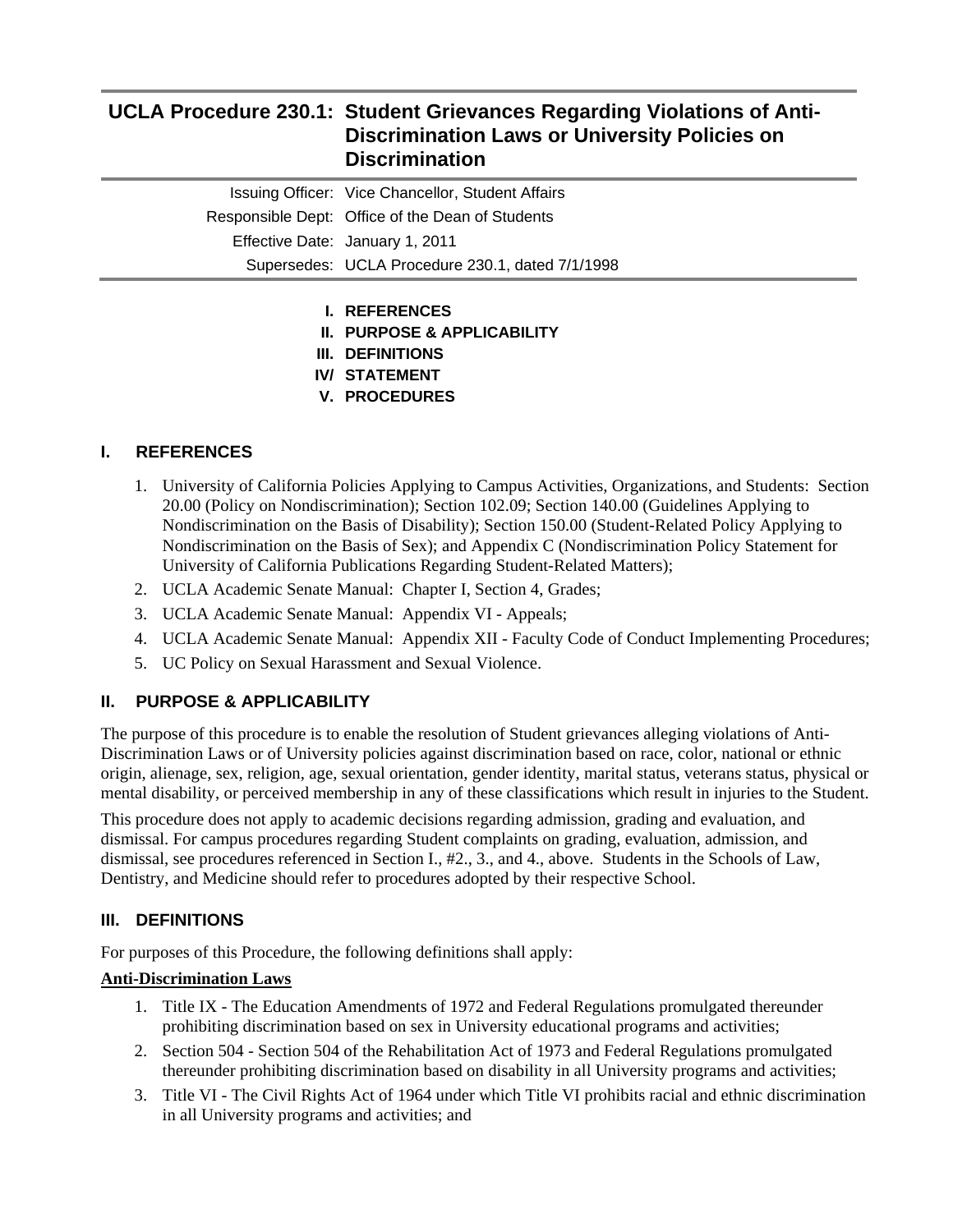4. Title II – Subtitle A of the Americans with Disabilities Act of 1990 and Federal Regulations promulgated thereunder prohibiting discrimination based on disability in all University services, programs, and activities.

**Days** refers to calendar days.

**Hearing Coordinator** means the campus official responsible for the scheduling and coordination of grievance hearings.

**Preponderance of Evidence** means more likely than not.

**Student** means a person who is currently enrolled at a campus of the University of California or, during the recess period between quarters or the summer period, one who has completed the immediately preceding term and is eligible for re-enrollment, or one who was enrolled at the time of the alleged infraction.

#### **IV. STATEMENT**

The University is committed to a policy against legally impermissible, arbitrary, or unreasonable discriminatory practices. All groups under the aegis of the University of California, including, but not limited to, administration, faculty, student governments, University-owned residence halls, and programs sponsored by the University are governed by this policy of non-discrimination. The intent of the University's policy on nondiscrimination is to reflect fully the spirit of the law. In carrying out this policy, the University also shall be sensitive to the existence of past and continuing societal discrimination.

The following statement, or similar wording, is contained in a variety of campus publications (such as those referenced above):

The University of California, in accordance with applicable Federal and State law and University policy, does not discriminate on the basis of race, color, national origin, religion, sex, gender identity, pregnancy, physical or mental disability, medical condition (cancer related or genetic characteristics), ancestry, marital status, age, sexual orientation, citizenship, or service in the uniformed services. The University also prohibits sexual harassment. This nondiscrimination policy covers admission, access, and treatment in University programs and activities.

### **V. PROCEDURES**

### **A. Consultation**

Students who believe that the University or any administrative subdivision or employee thereof has acted in violation of Anti-Discrimination Law or the University's policies against discrimination, and that such action has resulted in injuries, must attempt to resolve the matter informally within thirty (30) Days of the time at which the Student could have been reasonably expected to have knowledge of the alleged violation or, if the violation occurs at the end of an academic quarter or semester, within thirty (30) Days of the beginning of the succeeding academic quarter or semester. The Student should seek such resolution directly with the affected unit.

#### **B. Informal Resolution**

- 1. If the matter remains unresolved after the Student has sought resolution directly with the affected unit, the Student should consult with the Office of the Dean of Students. The Dean will investigate the matter and attempt to bring about an informal resolution.
- 2. If the matter cannot be informally resolved within thirty (30) Days, the Dean will provide the Student with copies of University antidiscrimination policies and this procedure, will counsel the Student about the grievance process, and will advise the Student to file a formal grievance.

Note: With the agreement of all parties, an informal resolution of the complaint may still be effected after the filing of a formal grievance.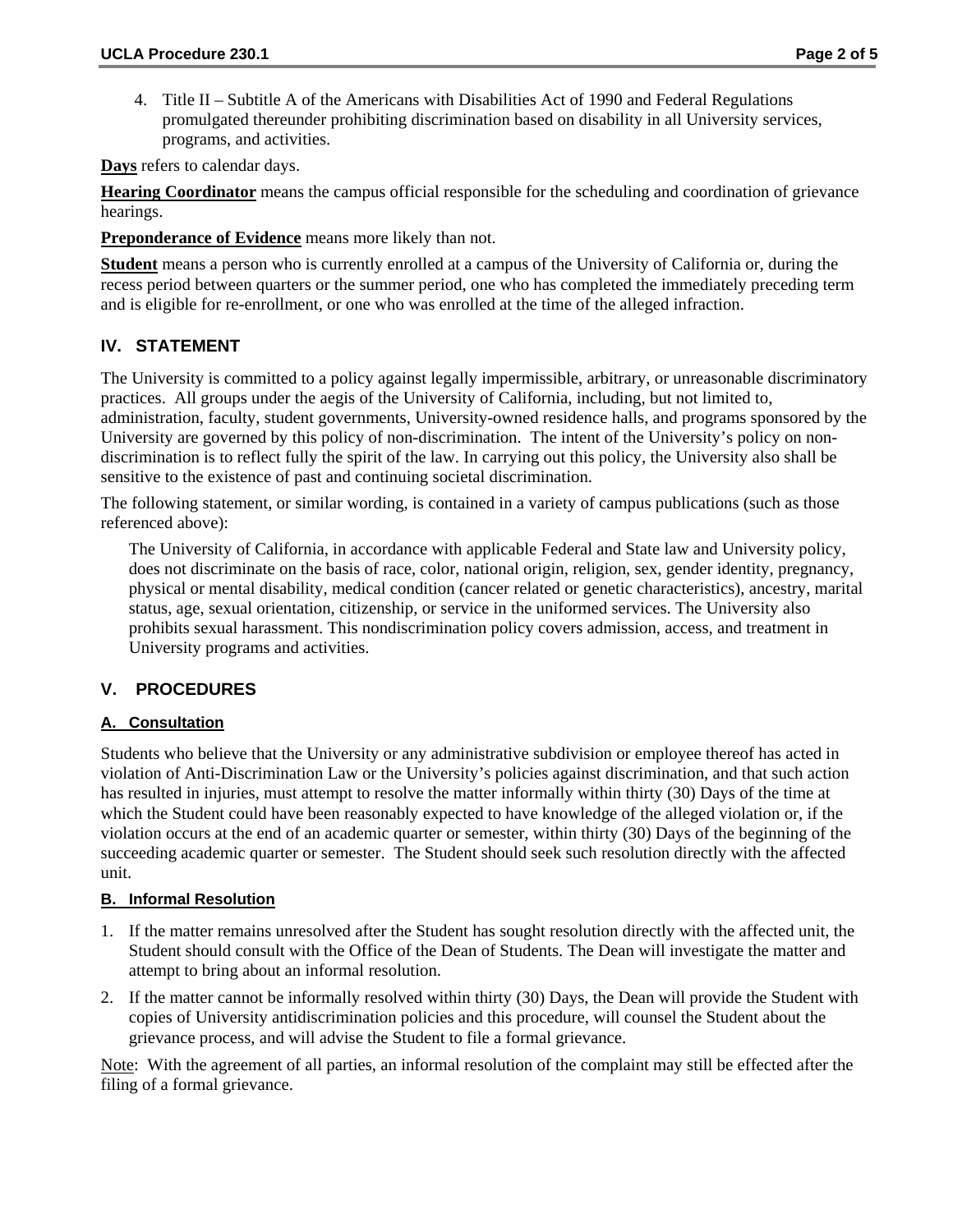#### **C. Formal Grievance**

In the event that informal resolution is not successful, the Student must file a formal grievance with the campus Hearing Coordinator. Formal grievances must be filed within thirty (30) Days of the time at which the Student could be reasonably expected to have knowledge of the alleged violation or, when the violation occurs at the end of an academic quarter or semester, within thirty (30) Days of the beginning of the succeeding academic quarter or semester.

| <b>RESPONSIBILITY</b>                                                           | <b>ACTION</b>                                                                                                                                                                                                                                                                                                 |
|---------------------------------------------------------------------------------|---------------------------------------------------------------------------------------------------------------------------------------------------------------------------------------------------------------------------------------------------------------------------------------------------------------|
| Student                                                                         | Files a formal grievance with the campus Hearing Coordinator within the thirty (30) Day<br>period.                                                                                                                                                                                                            |
|                                                                                 | Such a grievance must include an explanation of the specific action being grieved, the<br>specific policy and/or regulation alleged to be violated, and the remedy requested.                                                                                                                                 |
| <b>Hearing Coordinator</b>                                                      | Immediately furnishes a copy of the formal written complaint to the head of the department or<br>unit in which the alleged violation purportedly occurred.                                                                                                                                                    |
| Department or Unit<br>Head (where alleged<br>violation purportedly<br>occurred) | Responds to Hearing Coordinator in writing, within fifteen (15) Days of receipt of request,<br>indicating that the remedy requested has been granted, or explaining why such action has not<br>been taken.                                                                                                    |
| <b>Hearing Coordinator</b>                                                      | Immediately furnishes a copy of the department/unit head's answer to the Student.                                                                                                                                                                                                                             |
| Student                                                                         | Within ten (10) Days of receipt of the written answer, notifies the Hearing Coordinator in writing<br>if a hearing is desired.                                                                                                                                                                                |
|                                                                                 | When requesting a hearing, the Student must indicate whether he/she is to be assisted by a<br>representative, the name of the representative, and whether that representative or the Student<br>is an attorney.                                                                                               |
|                                                                                 | Note: Students assisted by a representative must sign a release at this time authorizing the<br>representative to receive copies of relevant materials.                                                                                                                                                       |
| <b>Hearing Coordinator</b>                                                      | Arranges a hearing on a date mutually agreeable to all parties, within sixty (60) Days of the<br>filing of the formal grievance.                                                                                                                                                                              |
|                                                                                 | A hearing officer is selected under the Procedure for Selection of Hearing Officers (copy of<br>Procedure may be requested from Student Affairs).                                                                                                                                                             |
|                                                                                 | Provides the head of the department or unit in which the alleged violation occurred and the<br>Student with at least fifteen (15) Days written notice of the time and place of the hearing.                                                                                                                   |
| <b>Student and Affected</b><br><b>University Unit</b>                           | Upon request, each party provides the other with relevant material, including the identities of<br>all witnesses, which the parties intend to produce at the hearing. To the extent feasible, this<br>material is provided at least seven (7) Days prior to the hearing.                                      |
| <b>Hearing Officer</b>                                                          | Conducts the hearing in the presence of the Student and an official representing the affected<br>University unit; both have the right to be present throughout the hearing and to be represented<br>by another person.                                                                                        |
|                                                                                 | <b>The Hearing</b>                                                                                                                                                                                                                                                                                            |
|                                                                                 | <b>Authority of Hearing Officer</b>                                                                                                                                                                                                                                                                           |
|                                                                                 | The authority of the hearing officer is limited to reviewing the evidence presented in the<br>hearing, reporting findings of fact to the Vice Chancellor, Student Affairs, and recommending<br>an appropriate remedy, if the facts so warrant.                                                                |
|                                                                                 | Scope of Hearing                                                                                                                                                                                                                                                                                              |
|                                                                                 | The scope of the hearing is limited to determining whether or not there has occurred a<br>violation of an Anti-Discrimination Law or the University's policies on discrimination, and to<br>matters addressed in the written complaint or reasonably related thereto as determined by the<br>hearing officer. |
|                                                                                 | Standard of Proof                                                                                                                                                                                                                                                                                             |
|                                                                                 | The findings are based on a Preponderance of Evidence.                                                                                                                                                                                                                                                        |
|                                                                                 | Representatives                                                                                                                                                                                                                                                                                               |
|                                                                                 | If the Student is an attorney or is represented by an attorney, the campus shall be represented<br>by the Office of the General Counsel.                                                                                                                                                                      |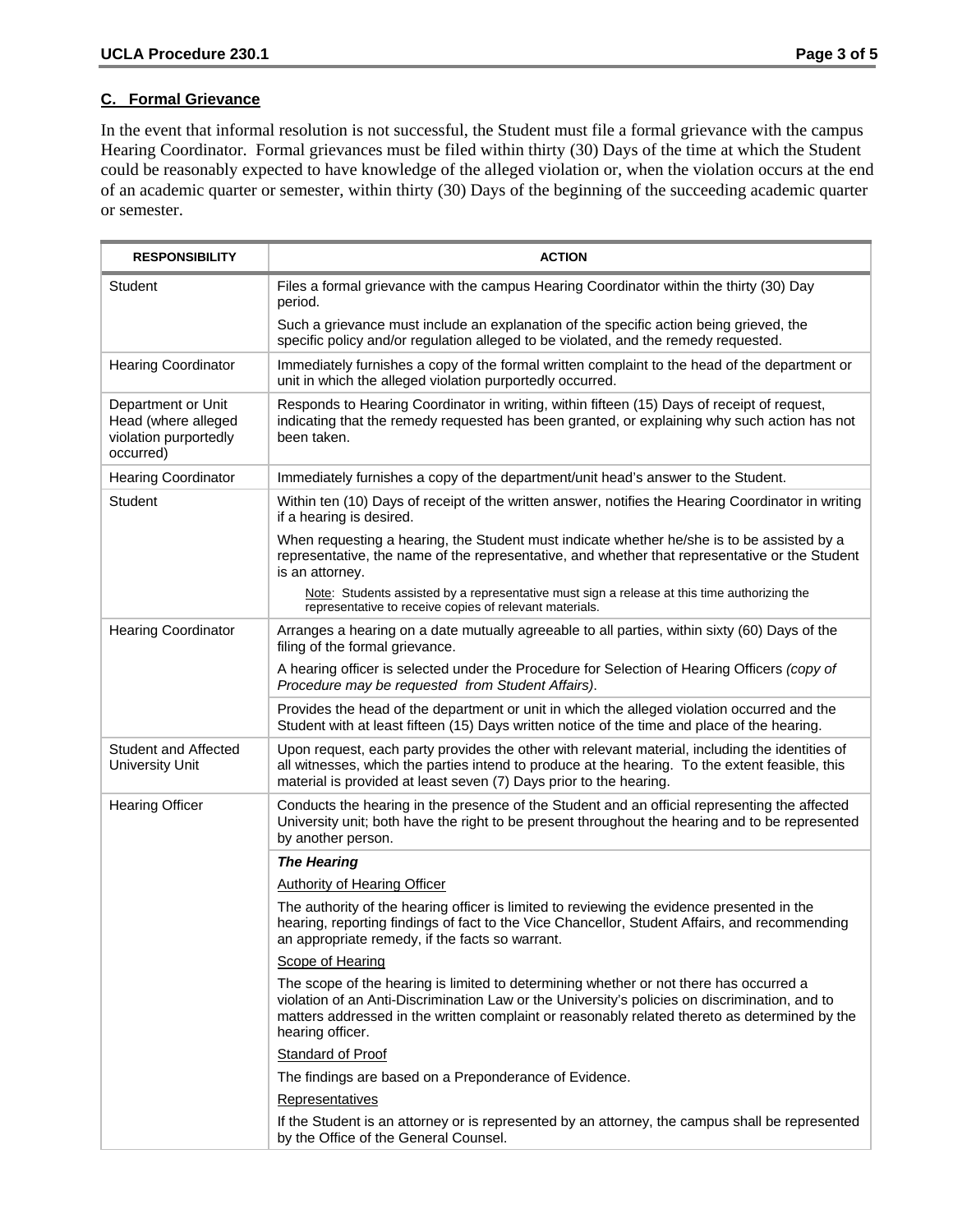| <b>RESPONSIBILITY</b>                                                                  | <b>ACTION</b>                                                                                                                                                                                                                                                                                                                                                                                             |
|----------------------------------------------------------------------------------------|-----------------------------------------------------------------------------------------------------------------------------------------------------------------------------------------------------------------------------------------------------------------------------------------------------------------------------------------------------------------------------------------------------------|
| <b>Hearing Officer</b>                                                                 | <b>Witnesses</b>                                                                                                                                                                                                                                                                                                                                                                                          |
| (cont'd)                                                                               | Witnesses may attend the hearing only during their testimony, unless the hearing officer<br>requests otherwise.                                                                                                                                                                                                                                                                                           |
| <b>Student and Affected</b><br>University Official<br>(and representatives,<br>if any) | Present evidence and witnesses, and conduct cross-examination of each other's witnesses.<br>Evidence may be verbal or written, but must be limited to issues raised in the written<br>complaint, and be of the sort upon which reasonable persons are accustomed to rely in the<br>conduct of serious affairs. The hearing is closed except to participants.                                              |
|                                                                                        | <b>The Hearing</b>                                                                                                                                                                                                                                                                                                                                                                                        |
|                                                                                        | Record                                                                                                                                                                                                                                                                                                                                                                                                    |
|                                                                                        | The hearing is electronically recorded. At the option of the Student or the campus, a<br>stenographer may be provided at the expense of the party initiating the request. The Student<br>has access to a copy of the recording and may obtain a copy of the recording at the Student's<br>own expense. All records pertaining to the hearing are kept by the campus for a period of three<br>$(3)$ years. |
|                                                                                        | Student                                                                                                                                                                                                                                                                                                                                                                                                   |
|                                                                                        | Has the right to:                                                                                                                                                                                                                                                                                                                                                                                         |
|                                                                                        | present evidence, including witnesses, first; and                                                                                                                                                                                                                                                                                                                                                         |
|                                                                                        | examine all witnesses presented by the University                                                                                                                                                                                                                                                                                                                                                         |
|                                                                                        | <b>Affected University Official</b>                                                                                                                                                                                                                                                                                                                                                                       |
|                                                                                        | Has the right to:                                                                                                                                                                                                                                                                                                                                                                                         |
|                                                                                        | present evidence, including witnesses in response to the Student's presentation; and                                                                                                                                                                                                                                                                                                                      |
|                                                                                        | examine all witnesses presented by the Student                                                                                                                                                                                                                                                                                                                                                            |
|                                                                                        | <b>Hearing Officer</b>                                                                                                                                                                                                                                                                                                                                                                                    |
|                                                                                        | Excludes any irrelevant or unduly repetitive evidence.                                                                                                                                                                                                                                                                                                                                                    |
| <b>Hearing Officer</b>                                                                 | Determines the admissibility of evidence.                                                                                                                                                                                                                                                                                                                                                                 |
|                                                                                        | Presents a report to the Vice Chancellor, Student Affairs within thirty (30) Days of the close of<br>the hearing. The report contains findings of fact as to whether the alleged violation occurred<br>and recommendations for an appropriate remedy, if warranted. The report is transmitted to<br>both parties and their representatives, if any.                                                       |
|                                                                                        | Note: The parties may both submit written comments to the Vice Chancellor, Student Affairs within<br>seven (7) Days of the transmittal of the report.                                                                                                                                                                                                                                                     |
| Vice Chancellor.<br><b>Student Affairs</b>                                             | Makes a decision on the recommendations within fifteen (15) Days of receipt of the report from<br>the hearing body. Both parties to the complaint and their representatives are immediately<br>thereafter notified in writing of the Vice Chancellor's decision.                                                                                                                                          |
| Student                                                                                | Appeals                                                                                                                                                                                                                                                                                                                                                                                                   |
|                                                                                        | Within thirty (30) Days of the date of the decision of the Vice Chancellor, the Student may file a<br>written appeal with the Chancellor only on the following bases:                                                                                                                                                                                                                                     |
|                                                                                        | (1) New evidence has been brought to light which was not available at the time of the hearing;<br>or                                                                                                                                                                                                                                                                                                      |
|                                                                                        | (2) Established procedures have not been followed.                                                                                                                                                                                                                                                                                                                                                        |
| Chancellor                                                                             | Makes a decision on the appeal, within fifteen (15) Days of receipt of the appeal from the<br>Student. Both parties and their representatives are notified immediately, in writing, of the<br>Chancellor's decision, which shall be final.                                                                                                                                                                |